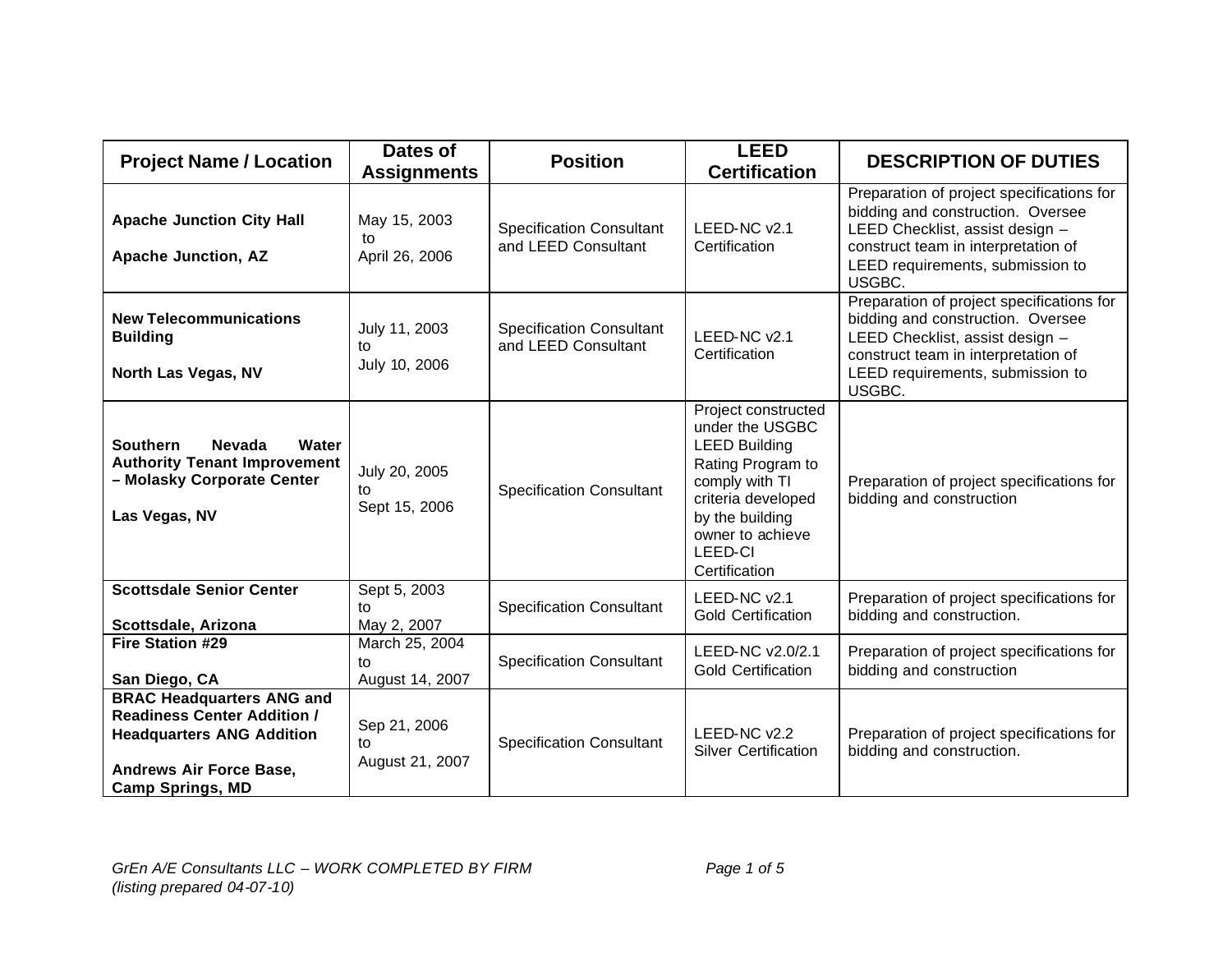| <b>Miley Achievement Center</b><br>Las Vegas, NV                                                                          | March 25, 2004<br>to<br>February 8, 2008       | <b>Specification Consultant</b><br>and LEED Consultant | LEED-NC v2.1<br>Certification                    | Preparation of project specifications for<br>bidding and construction. Oversee<br>LEED Checklist, assist design -<br>construct team in interpretation of<br>LEED requirements, submission to<br>USGBC. |
|---------------------------------------------------------------------------------------------------------------------------|------------------------------------------------|--------------------------------------------------------|--------------------------------------------------|--------------------------------------------------------------------------------------------------------------------------------------------------------------------------------------------------------|
| <b>Downtown Justice Center</b><br>Phoenix, AZ                                                                             | January 10, 2005<br>tο<br>February 19,<br>2008 | <b>Specification Consultant</b>                        | LEED-NC v2.1<br>Certification                    | Preparation of project specifications for<br>bidding and construction.                                                                                                                                 |
| <b>ASU Memorial Union</b><br><b>Remediation &amp; Renovation</b><br>Tempe, AZ                                             | January 8, 2008<br>tο<br>April 8, 2008         | <b>Specification Consultant</b>                        | LEED-CI v2 Gold<br>Certification                 | Preparation of project specifications for<br>bidding and construction.                                                                                                                                 |
| <b>Arrowhead Mercedes Benz</b><br>Phoenix, AZ                                                                             | December 13,<br>2006<br>to<br>February 1, 2009 | <b>Specification Consultant</b>                        | LEED-NC v2.2<br><b>Gold Certification</b>        | Preparation of project specifications for<br>bidding and construction.                                                                                                                                 |
| <b>Glendale City Court</b><br>Glendale, AZ                                                                                | October 21, 2008<br>to March 20,<br>2009       | <b>Specification Consultant</b>                        | LEED-NC v2.2<br>Certification                    | Preparation of project specifications for<br>bidding and construction.                                                                                                                                 |
| Three Springs Buildings C & D<br>Durango, CO                                                                              | March 29, 2005<br>to April 14, 2009            | <b>Specification Consultant</b><br>and LEED Consultant | achieved LEED-NC<br>v2.1 Certification           | Preparation of project specifications for<br>bidding and construction. Oversee<br>LEED Checklist, assist design -<br>construct team in interpretation of<br>LEED requirements, submission to<br>USGBC. |
| <b>CGCC Pecos - Jacaranda Hall</b><br><b>Pecos Campus of Chandler</b><br><b>Gilbert Community College,</b><br>Phoenix, AZ | October 25, 2007<br>to<br>July 21, 2009        | <b>Specification Consultant</b><br>and LEED Consultant | achieved LEED-NC<br>v2.2 Silver<br>Certification | Preparation of project specifications for<br>bidding and construction. Oversee<br>LEED Checklist, assist design -<br>construct team in interpretation of<br>LEED requirements, submission to<br>USGBC. |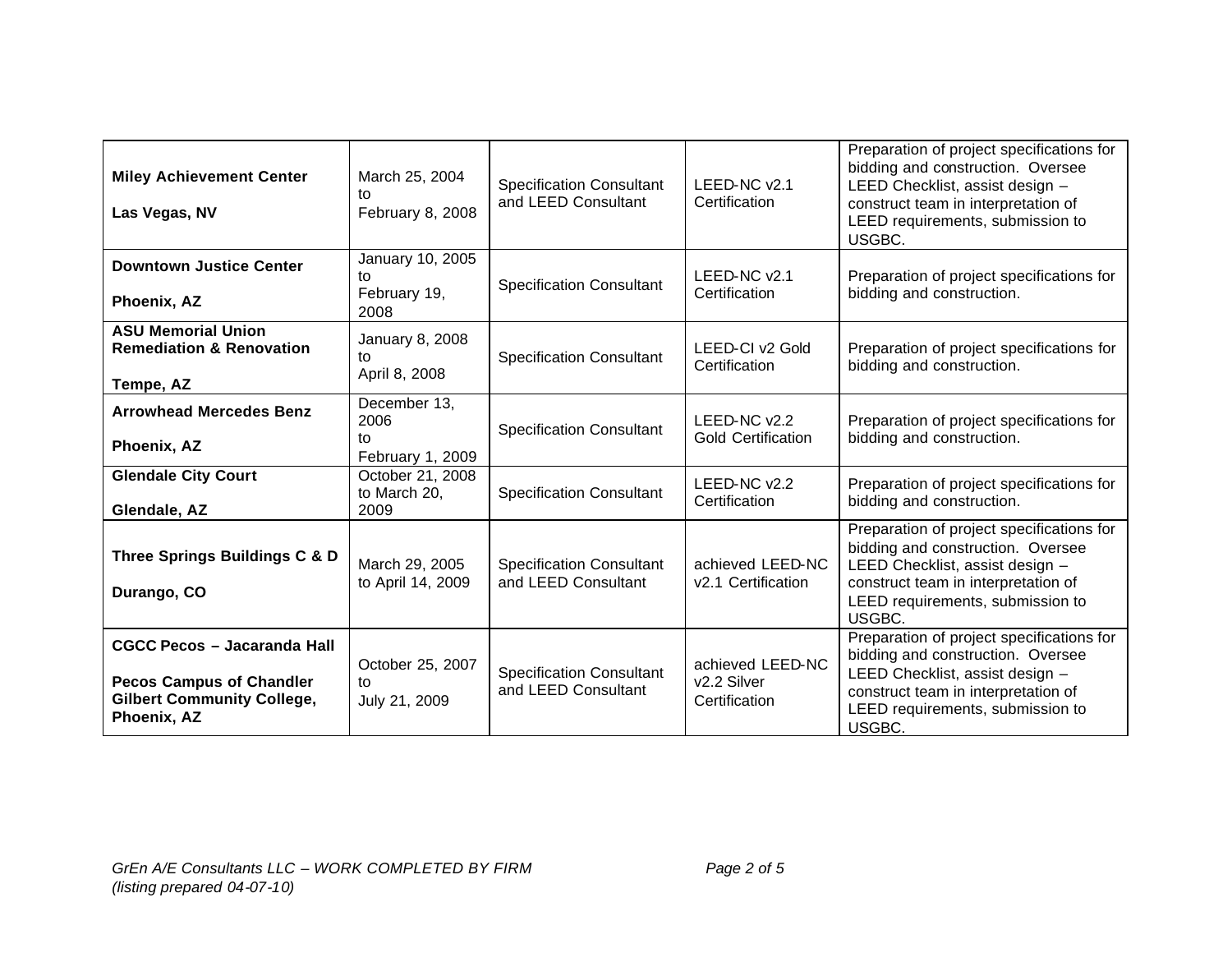| <b>Drury Inn &amp; Suites</b><br><b>Northern Arizona University</b><br>Campus, Flagstaff, AZ                          | May 3, 2007<br>to<br>August 20, 2009            | <b>LEED Consultant</b>                                 | achieved LEED-NC<br>v2.2 Silver<br>Certification  | Educate Owner, Design Team and<br>Contractor in LEED process, oversee<br>LEED Checklist, assist design -<br>construct team in interpretation of<br>LEED requirements, submission to<br>USGBC.          |
|-----------------------------------------------------------------------------------------------------------------------|-------------------------------------------------|--------------------------------------------------------|---------------------------------------------------|--------------------------------------------------------------------------------------------------------------------------------------------------------------------------------------------------------|
| <b>ARNG Headquarters</b><br><b>Readiness Center</b><br><b>Wing/Addition</b><br>Arlington Hall, Arlington,<br>Virginia | October 11, 2007<br>to<br>September 16,<br>2009 | <b>Specification Consultant</b>                        | to achieve LEED-<br>NC v2.2 Gold<br>Certification | Preparation of project specifications for<br>bidding and construction.                                                                                                                                 |
| <b>Queen Creek Public Library</b><br>Queen Creek, AZ                                                                  | April 11, 2006<br>to<br>September 24,<br>2009   | <b>Specification Consultant</b><br>and LEED Consultant | achieved LEED-NC<br>$v2.2$ Gold<br>Certification. | Preparation of project specifications for<br>bidding and construction. Oversee<br>LEED Checklist, assist design -<br>construct team in interpretation of<br>LEED requirements, submission to<br>USGBC. |
| <b>CGCC Williams - Engel Hall -</b><br><b>Classroom/Healthcare</b><br><b>Building</b><br>Gilbert, AZ                  | December 28,<br>2006<br>to<br>October 3, 2009   | <b>Specification Consultant</b><br>and LEED Consultant | Achieved LEED-NC<br>$v2.2$ Gold<br>Certification. | Preparation of project specifications for<br>bidding and construction. Oversee<br>LEED Checklist, assist design -<br>construct team in interpretation of<br>LEED requirements, submission to<br>USGBC. |
| College of Southern Nevada -<br><b>Fire Station / College</b><br><b>Instructional Center</b><br>Las Vegas, NV         | January 21, 2009<br>to<br>October 12, 2009      | <b>Specification Consultant</b><br>and LEED Consultant | To be a LEED<br>equivalent facility.              | Preparation of project specifications for<br>bidding and construction. Oversee<br><b>LEED Checklist.</b>                                                                                               |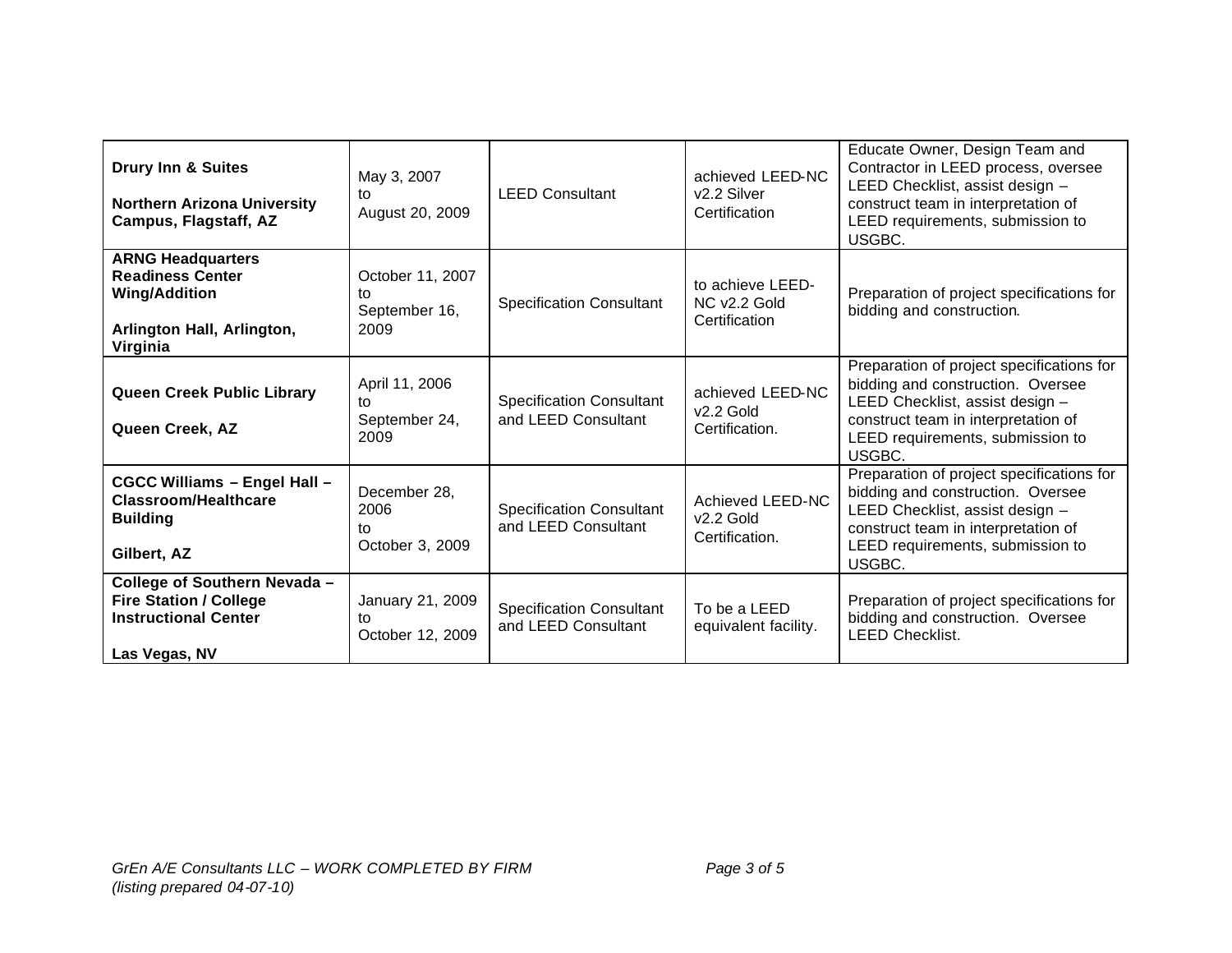| <b>City of Phoenix / Audubon</b><br>Arizona - Rio Salado Audubon<br><b>Nature Center</b><br>Phoenix, AZ | January 7, 2004<br>to<br>current (limited<br>"on-call"<br>consultation) | <b>Specification Consultant</b><br>and LEED Consultant | to achieve LEED-<br>NC v2.2 Gold or<br>Platinum<br>Certification<br>(pending final<br>review by GBCI). | Preparation of project specifications for<br>bidding and construction. Oversee<br>LEED Checklist, assist design -<br>construct team in interpretation of<br>LEED requirements, submission to<br>USGBC. Architectural firm has<br>assumed LEED responsibilities upon<br>completion of CD documents and is<br>proceeding with LEED submittal with<br>assistance from GrEn. |
|---------------------------------------------------------------------------------------------------------|-------------------------------------------------------------------------|--------------------------------------------------------|--------------------------------------------------------------------------------------------------------|--------------------------------------------------------------------------------------------------------------------------------------------------------------------------------------------------------------------------------------------------------------------------------------------------------------------------------------------------------------------------|
| <b>Vegas PBS - Distance</b><br><b>Learning Center</b><br>Las Vegas, NV                                  | May 21, 2004<br>tο<br>current (limited<br>"on-call"<br>consultation)    | <b>Specification Consultant</b><br>and LEED Consultant | to achieve LEED-<br>NC v2.2 Gold<br>Certification<br>(currently under<br>review by GBCI).              | Preparation of project specifications for<br>bidding and construction. Oversee<br>LEED Checklist, assist design -<br>construct team in interpretation of<br>LEED requirements, submission to<br>USGBC. Architectural firm has<br>assumed LEED responsibilities upon<br>completion of CD documents and is<br>proceeding with LEED submittal with<br>assistance from GrEn. |
| <b>Centennial Hills Library</b><br>Las Vegas, NV                                                        | April 3, 2006<br>to<br>current (limited<br>"on-call"<br>consultation)   | <b>Specification Consultant</b><br>and LEED Consultant | to achieve LEED-<br>NC v2.2 Gold<br>Certification<br>(currently under<br>review by GBCI).              | Preparation of project specifications for<br>bidding and construction. Oversee<br>LEED Checklist, assist design -<br>construct team in interpretation of<br>LEED requirements, submission to<br>USGBC. Architectural firm has<br>assumed LEED responsibilities upon<br>completion of CD documents and is<br>proceeding with LEED submittal with<br>assistance from GrEn. |